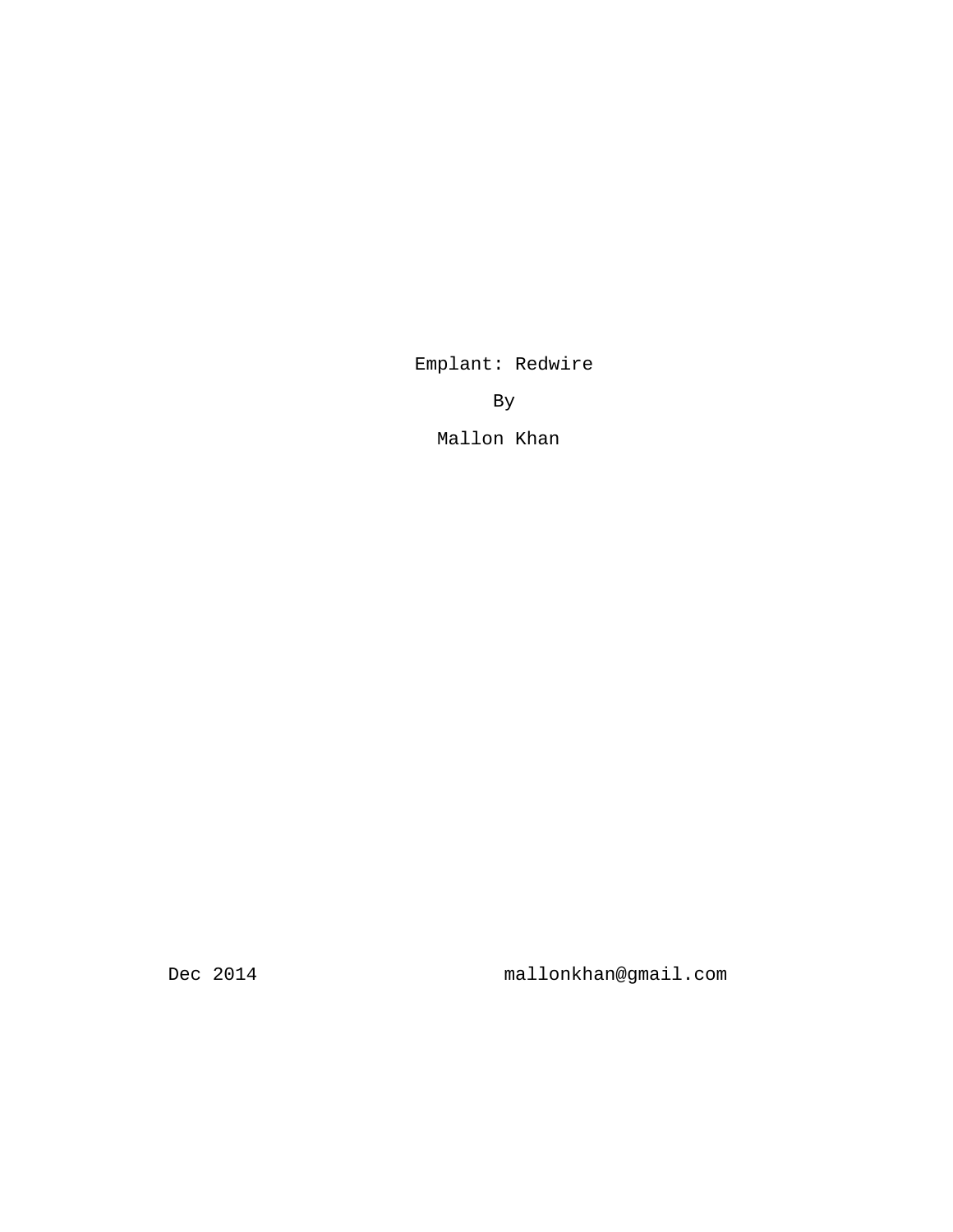INT. REDWIRE (SHOWROOM) - DAY

FADE IN

Emily, a sheepish 20-something, enters a busy arcade-like retail space. DAN, A fit and phlegmatic 20-something, approaches. He's wearing the uniform of a Redwire team member.

> DAN Hi, my name is Dan, what's yours?

EMILY Hi. I'm Emily.

DAN Emily. Cool. First time at Redwire?

EMILY Yeah. I'm just looking.

DAN

Cool. No problem, Emily. I'll be around if you have any questions.

She moves along the path through the center of the showroom. Scattered white banners feature the LUNICA logo; a black delta arching over a red crescent. On surrounding screens, commercials feature testimonials from TALKING HEADS.

> TALKING HEAD 1 It's the perfect invention.

TALKING HEAD 2 I lost 150 pounds!

TALKING HEAD 3 It's like a friend that's always got your back.

TALKING HEAD 4 Emplant saved my life.

Rows of virtual reality stations flank the path. On encapsulated platforms, joyful occupants sporting sleek goggles walk on omni-directional treadmills and fidget with invisible objects.

Emily looks lost and overwhelmed. Dan stalks nearby.

DAN Hey, Emily!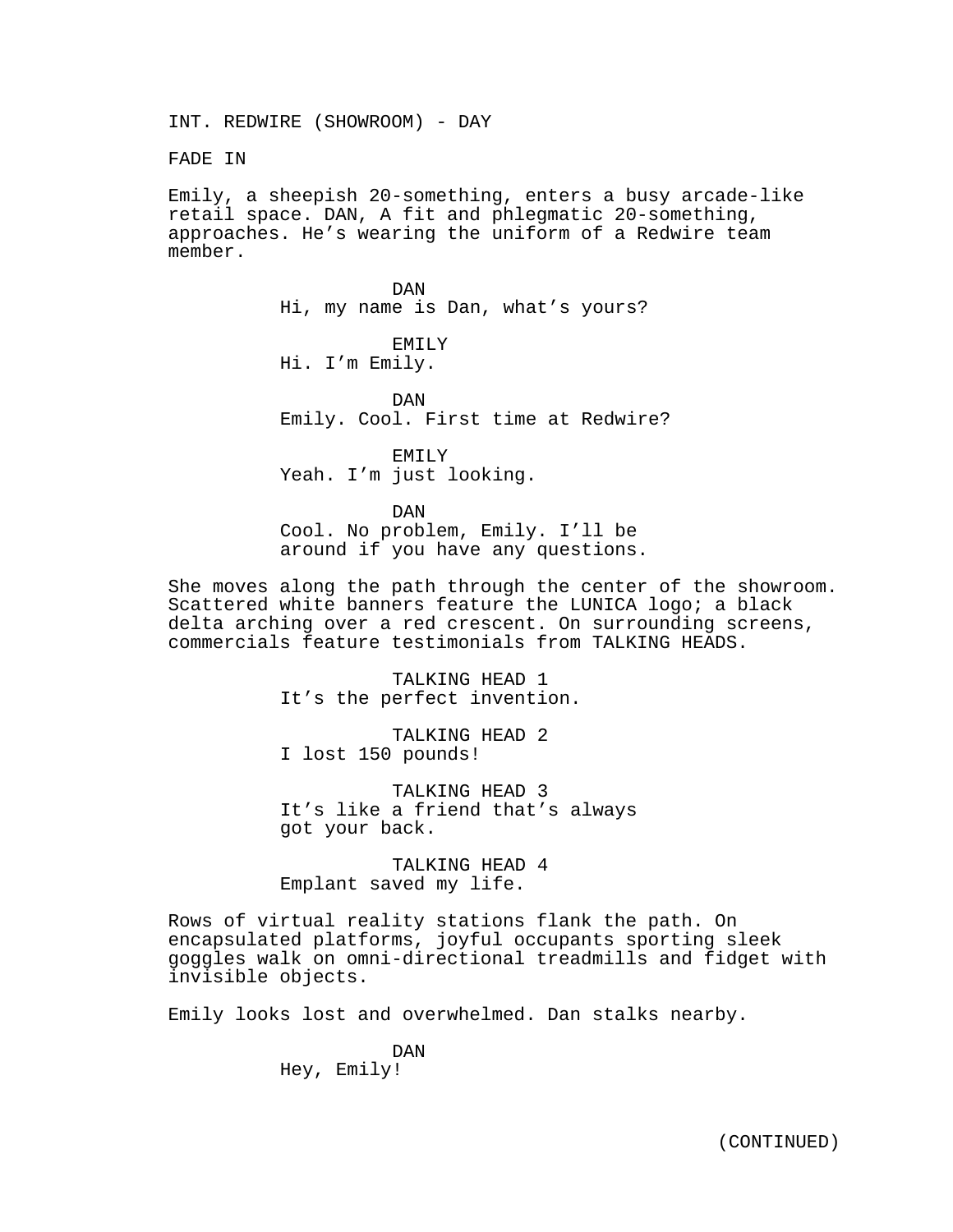He signals to the empty station behind her. Inside, a screen prompts her to put on the goggles hanging below. She cautiously obeys. Her body is scanned by beams of light.

A semi-transparent interface frames her vision and a row of icons pop up before her. From the attached earphones, EMA, a soothing feminine voice, speaks.

> $EMA (V.O.)$ Welcome. What would you like to do today?

Emily swats the air in front of her. More icons scroll by. She points at the house icon. It bounces and grows large. The sights and sounds of the showroom fade away.

EXT. THE RHODE - DAY

Emily looks down at her virtual hands and body. A realistic suburban cul-de-sac surrounds. Colorful customized houses act as user profiles in a traversable social network.

INT. REDWIRE (SHOWROOM) - DAY

Emily, smiling, walks in place on the treadmill. Dan approaches her station and interacts with a touchscreen panel on the side.

EXT. THE RHODE - DAY

Virtual Emily moves along a pristine sidewalk under a bright, picturesque sky. Other user avatars, of every shape and size, pass her by. A sunflower-faced creature stops to wave hello with a leafy hand. She reaches out to touch it.

DAN (O.S.)

Emily?

She turns to find virtual Dan behind her. They stroll together.

> DAN (CONT'D) You know, 'The Rhode' is the fastest-growing social network ever; over 300 million users worldwide.

EMILY Wow. It's very cool.

DAN Wait until you experience it *without* the goggles.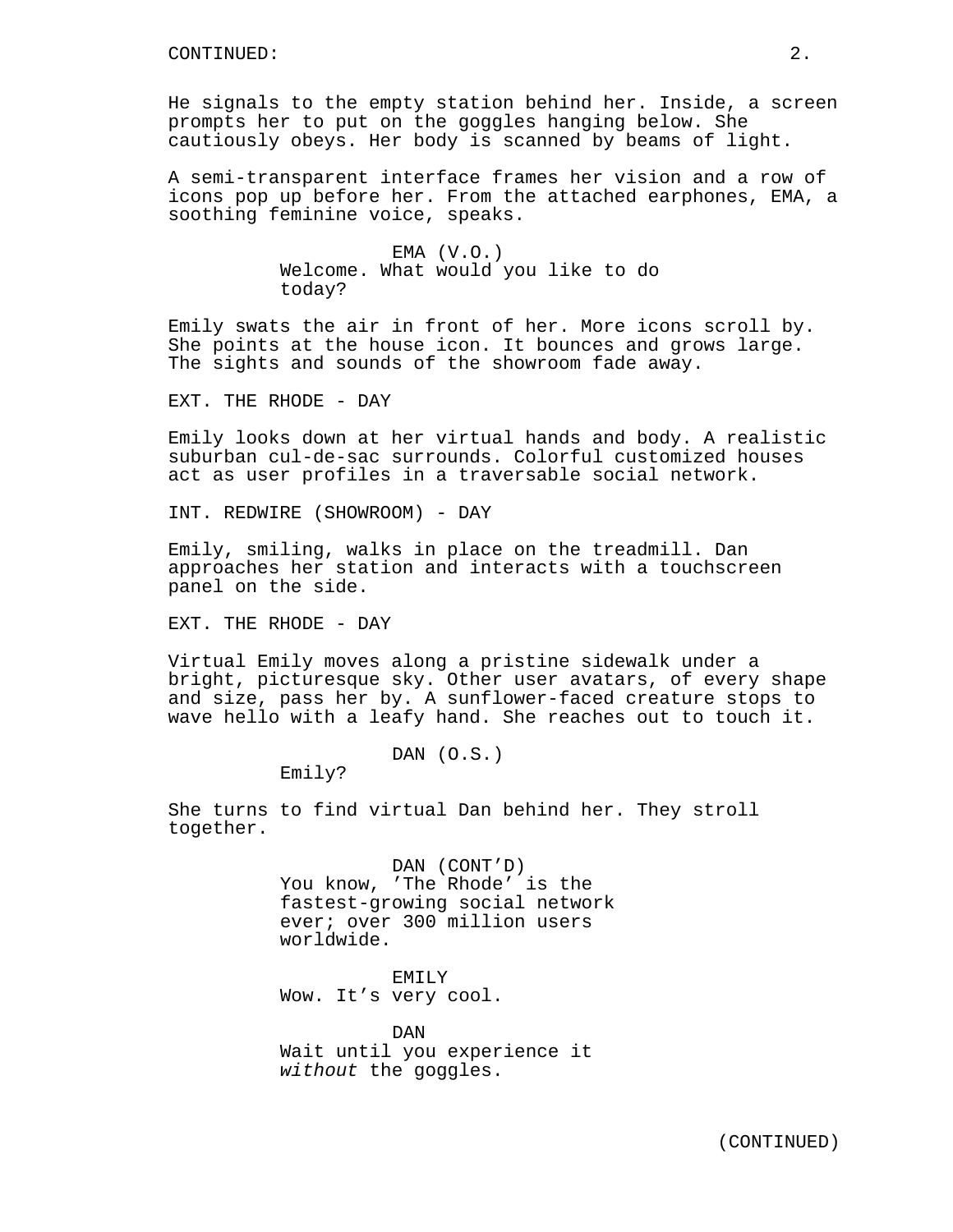EMILY Oh, no, I really can't afford one right now. I'm going back to school in the fall. I just wanted to see what all the fuss is about.

DAN No problem. Can I show you something, Emily.

Dan takes her hand and they quickly fly up into space. Floating among the stars and fighting astonishment, Emily listens as Dan begins his sales pitch.

3D models, text and icons appear and spiral around them, floating in front of Dan as he lists the corresponding features.

> DAN (CONT'D) E4 student edition. Comes with standard vitals monitor, with 24 hour Life Center support, and basic enhancement bundle.

EMILY Does it come with- What's it called? Think-texting?

DAN

Thinxting. Yes, Think2Txt is a standard feature. The student edition comes with free access to the Bank of Knowledge; the most concise reference library ever made. After rebates, tax breaks, and promotional discounts, you can get fit for 70% off list price.

A diagram shows a brain hugged by what looks like a daddy long-legs spider. Emily, unsettled, mimes taking-off-glasses and disappears.

INT. REDWIRE (SHOWROOM) - DAY

Emily puts the goggles down and exits the station. Dan, concerned, meets her.

> DAN Everything OK, Emily?

EMILY I'm sorry. I'm just a little creeped out by the idea of...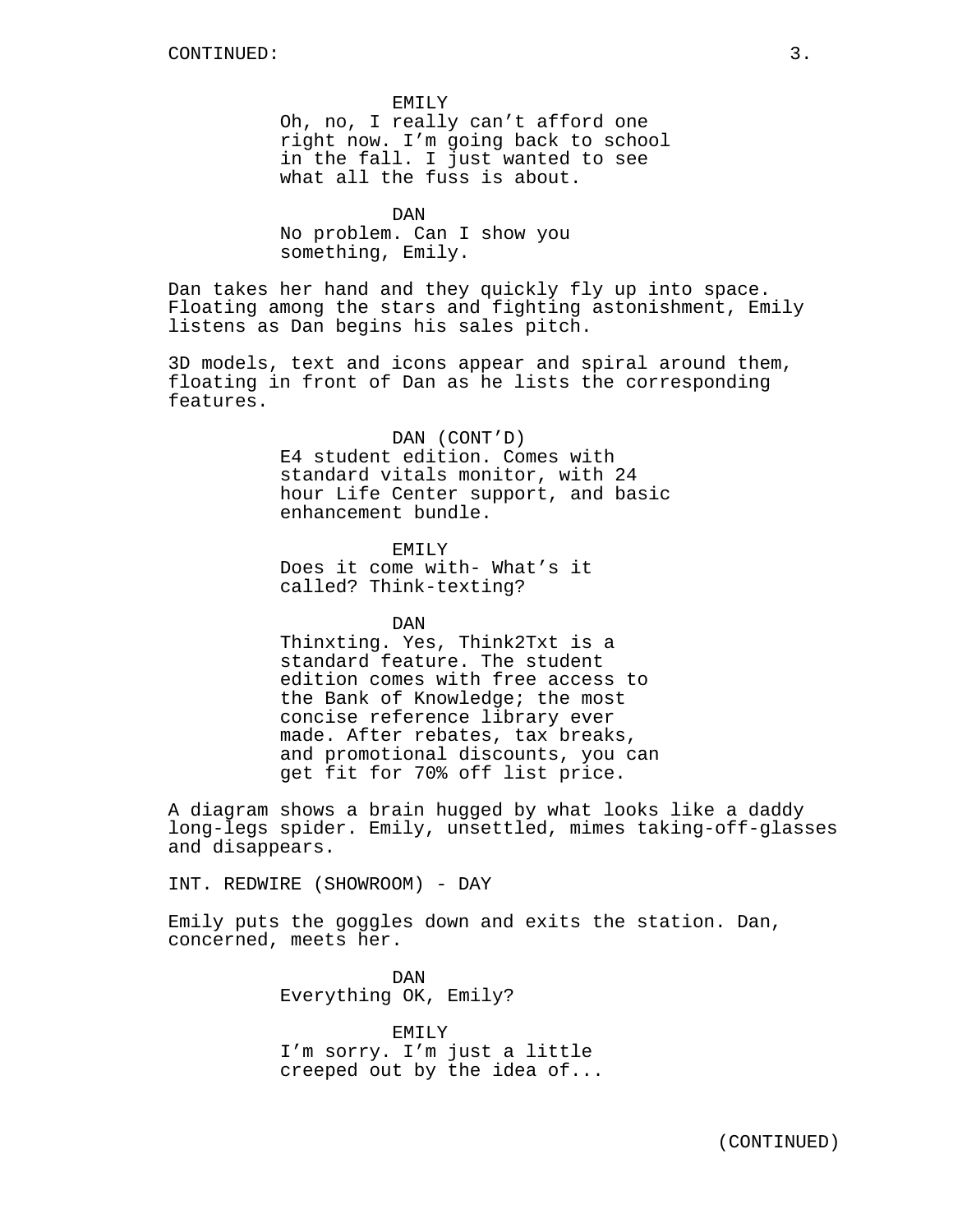DAN Integration?

EMILY

Yeah.

DAN I was nervous too. It's like learning to drive. It's second nature after a while.

EMILY

Yeah. That's what my brother said... Well, my lunch break is almost over. You've been really nice, Dan.

DAN Thanks for stopping by, Emily. Oh, before you go, would you mind helping me test out a new enhancement?

## EMILY

OK, sure.

Dan closes one eye and makes a frame around Emily with his fingers. He peers at her through the square and blinks. Almost immediately, a photo of her appears on several nearby screens.

> EMILY (cont'd) (pointing to screens) Did you just...

> > DAN

Yep.

EMILY (pointing to her eye) With your...

DAN

Yep.

EMILY (juts thumb over shoulder) Is that included with the...

DAN

Yep.